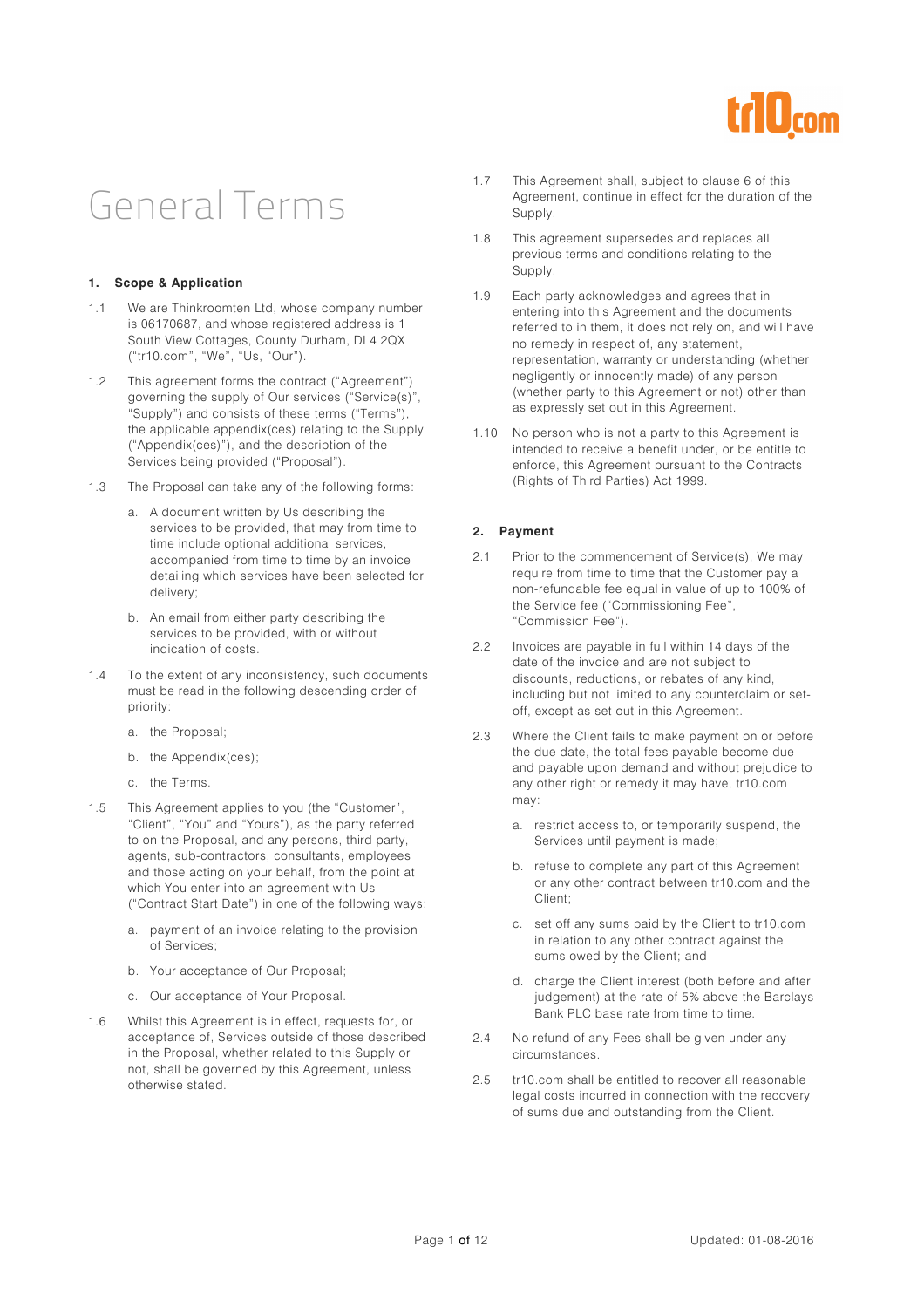

2.6 Where the Supply requires tr10.com to purchase supplies or services from third parties, tr10.com reserves the right to seek payment for this portion of the Supply from the Client in advance.

#### **3. Customer's Obligations**

- 3.1 The Customer shall:
	- a. comply with any and all instructions provided to the Customer by tr10.com relating to the Service;
	- b. ensure that its officers and employees cooperate with tr10.com, its agents and subcontractors in carrying out the Services;
	- c. ensure that its officers and employees refrain from abusive and unprofessional behaviour towards tr10.com;
	- d. maintain an appropriate level and frequency of communication with tr10.com, including, but not limited to, taking part in regular Service reviews either by phone or in person; and,
	- e. be responsible for any and all applicable fees, charges or payments payable to any authority, body or organisation incurred as a result of or in connection with the use by the Customer of the Services.

#### **4. tr10.com's Rights**

- 4.1 tr10.com reserves the right to raise an invoice to the Client for any additional services requested over and above the Supply, or as an amendment to the Supply, including, but not limited to, variations to requirement and additions to requirement, at Our standard hourly rate. Where these services are urgent or outside of normal office hours, as shown on our website from time to time or available on request, we reserve the right to bill for this work at our higher rate of up to 2x our standard published hourly rate, as available on our website from time to time, or on request.
- 4.2 tr10.com reserves the right to raise an invoice to the Client for the repair of any damages to, or recovery of any part of, the Supply, caused directly or indirectly by the action or inaction of the Client or anyone acting on the Clients' behalf, at Our standard hourly rate.
- 4.3 tr10.com reserves the right to refuse to carry out any amendment or variation to the agreed Supply.
- 4.4 Where the Client's failure to supply any items, information, data or any other materials required for the Supply, leads to a delay in any agreed timescales, tr10.com has the right to extend any

such timescales without liability to the Client. Where the Client's failure to supply any such items persists for 21 days and where the absence of these items is preventing the completion of Supply, tr10.com reserve the right to cease all work and invoice the Client for the full remaining balance.

#### **5. Intellectual Property Rights**

- 5.1 For the purposes of this Agreement references to "Intellectual Property Rights" shall mean all rights to inventions, patents, copyright and related rights, trade marks and trade names, rights of goodwill or to sue for passing off, rights in designs, software, data and database rights, rights in confidential information (including without limitation know-how) and any other intellectual property rights, in each case whether registered or unregistered and including all applications (or rights to apply) for, and renewals or extensions of, such rights and all similar or equivalents rights or forms of protection which subsist or will subsist now or in the future in any part of the world.
- 5.2 The Customer acknowledges and agrees that all Intellectual Property Rights existing or arising in any materials, know-how, specifications, inventions, processes software, data or information supplied by tr10.com under or in connection with this Agreement shall at all times belong to and remain vested in tr10.com or its licensors and, save as expressly provided hereunder, no proprietary rights or any other rights whatsoever are assigned, granted or shall otherwise pass to the Customer.
- 5.3 The Customer agrees that tr10.com may use the Customer's logo, name and trade marks, and any works created by tr10.com on behalf of the Customer, in connection with tr10.com's advertising and marketing materials subject to clause 5.4.
- 5.4 tr10.com shall submit all advertising and marketing materials which incorporate the Customer's logo, name and/or trade marks, or any other material owned by the Customer, to the Customer before publication. The Customer shall have a period of seven (7) business days commencing on the date on which tr10.com send the materials in which to notify tr10.com as to whether the Customer approves or disapproves the materials, such approval not to be unreasonably withheld or delayed. If the Customer does not communicate its approval or disapproval to tr10.com within such seven day period, the Customer shall be deemed to have approved the materials.
- 5.5 tr10.com reserve the right to include a link to Our website from any website or web application that we have Designed or Developed, whether that site is hosted on Our servers or elsewhere. The text of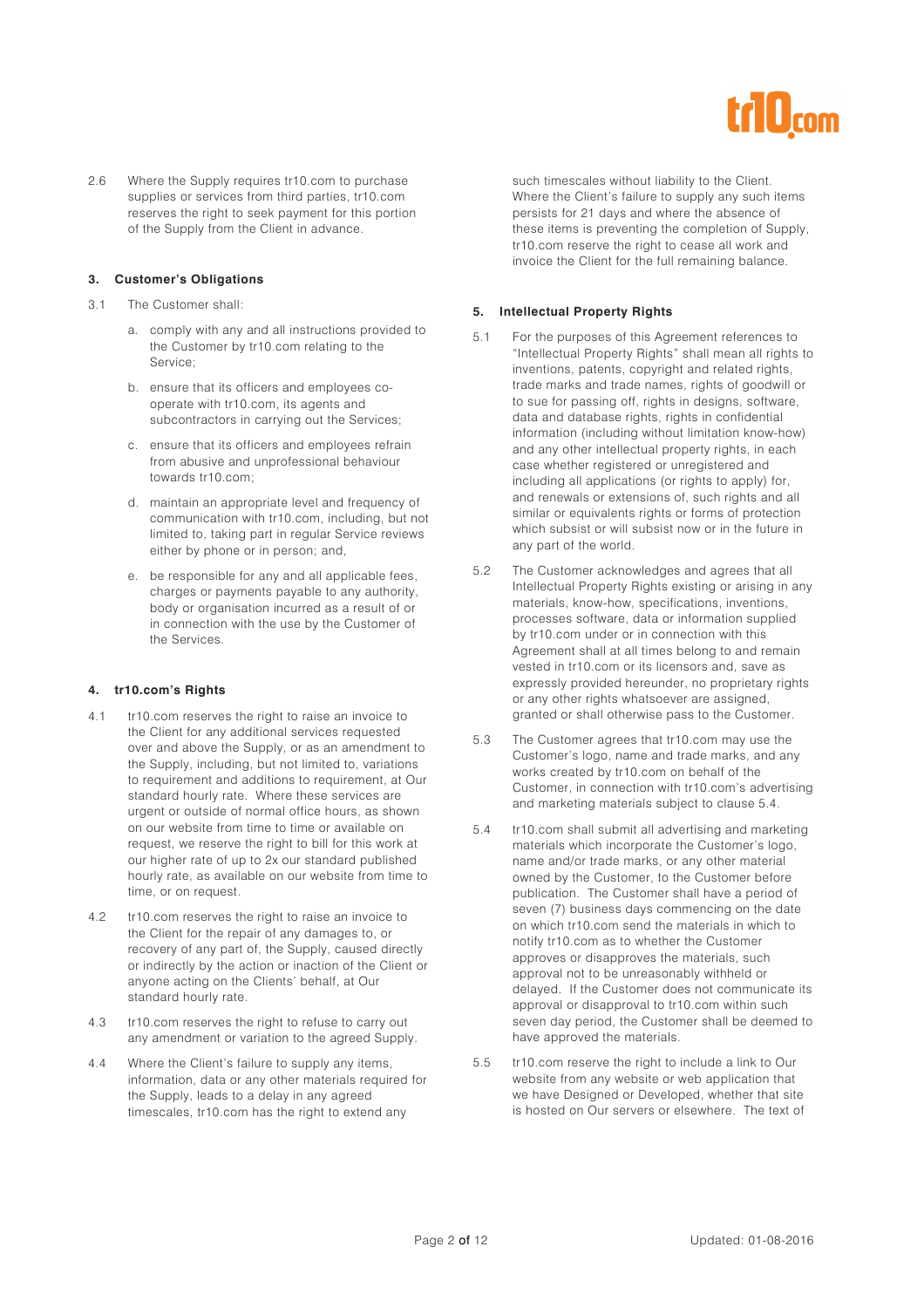

this link is to be set by tr10.com and must not be altered without our express written consent.

#### **6. Suspension and Termination of Services**

- 6.1 Without prejudice to its other rights and remedies, either party may, by written notice to the other, terminate the Agreement with immediate effect if the other party:
	- a. commits a material breach of the Agreement and shall, in the case of a remedial breach, fail to remedy the same within 14 business days of receipt of a written notice from the nonbreaching party requiring such remedy; and/or,
	- b. is unable to pay its debts (within the meaning of Section 123 of the Insolvency Act 1986) or otherwise becomes insolvent or an order is made or a resolution passed for the administration, winding-up or dissolution of the other party (other than for the purposes of a solvent amalgamation or reconstruction) or an administrative or other receiver, manager, liquidator administrator, trustee or similar officer is appointed over all or any substantial part of the other party's assets or the other party enters into or proposes any composition or arrangement with its creditors generally or anything analogous to the foregoing occurs in any applicable jurisdiction or if it ceases to trade or threatens to cease to trade.
- 6.2 For the avoidance of doubt, failure by the Customer to pay any Fees due to tr10.com in full in cleared funds by the due date shall constitute a material breach of this Agreement.
- 6.3 Upon termination of the Agreement, tr10.com shall cease to make the Services available to the Customer.

#### **7. Warranties**

- 7.1 tr10.com warrants that it has all requisite power and authority to execute, deliver and perform its obligations under this Agreement.
- 7.2 The Client warrants that it has all the requisite power and authority to execute, deliver and perform its obligations under this Agreement.
- 7.3 tr10.com does not warrant that the Service will meet the Customer's requirements nor that the Services provided will be error-free or uninterrupted.
- 7.4 The Services are provided on an "as is" basis. Save as expressly set out in this Agreement, all

conditions, representations, warranties, undertakings or terms whether express or implied, statutory or otherwise, including in particular any implied warranty of satisfactory quality or fitness for any particular purpose or use are excluded from this Agreement to the fullest extent permitted by law.

#### **8. Indemnification and Liability**

- 8.1 Except to the extent tr10.com may be liable to the Client pursuant to this Agreement, the Client shall indemnify and keep tr10.com indemnified in full against any and all costs, claims, damages, fines, penalties and liabilities incurred by tr10.com as a result of any act, error or omission of the Client throughout the duration of the Agreement (including but not limited to any negligence, breach of statutory duty or breach by the Client of its obligations pursuant to this Agreement).
- 8.2 All warranties, conditions or other terms implied by statue, common law or otherwise are excluded to the fullest extent permitted by law.
- 8.3 Nothing in this Agreement excludes or limits tr10.com's liability for death or personal injury caused by tr10.com's negligence or for fraudulent misrepresentation.
- 8.4 Subject to above:
	- a. tr10.com shall not be liable to the Client for any loss of profit, loss of production, financial loss, depletion of goodwill or any indirect losses, damages, costs or expenses whatsoever that arise out of or in connection with the performance or contemplated performance or lack of performance of this Agreement.
	- b. tr10.com's total liability in contract, tort (including negligence or breach of statutory duty), misrepresentation or otherwise, arising in connection with the performance or contemplated performance or lack of performance of this Agreement shall be limited to 10% of the Fee for that Supply.

#### **9. Confidential Information**

- 9.1 For the purposes of this Agreement "Confidential Information" means all information disclosed by one party to the other, whether before or after the effective date of the Agreement, that the Customer should reasonably understand to be confidential.
- 9.2 For the avoidance of doubt, offers and Proposals made by Us to You are deemed confidential.
- 9.3 Each party agrees not to use Confidential Information for any purpose other than the purpose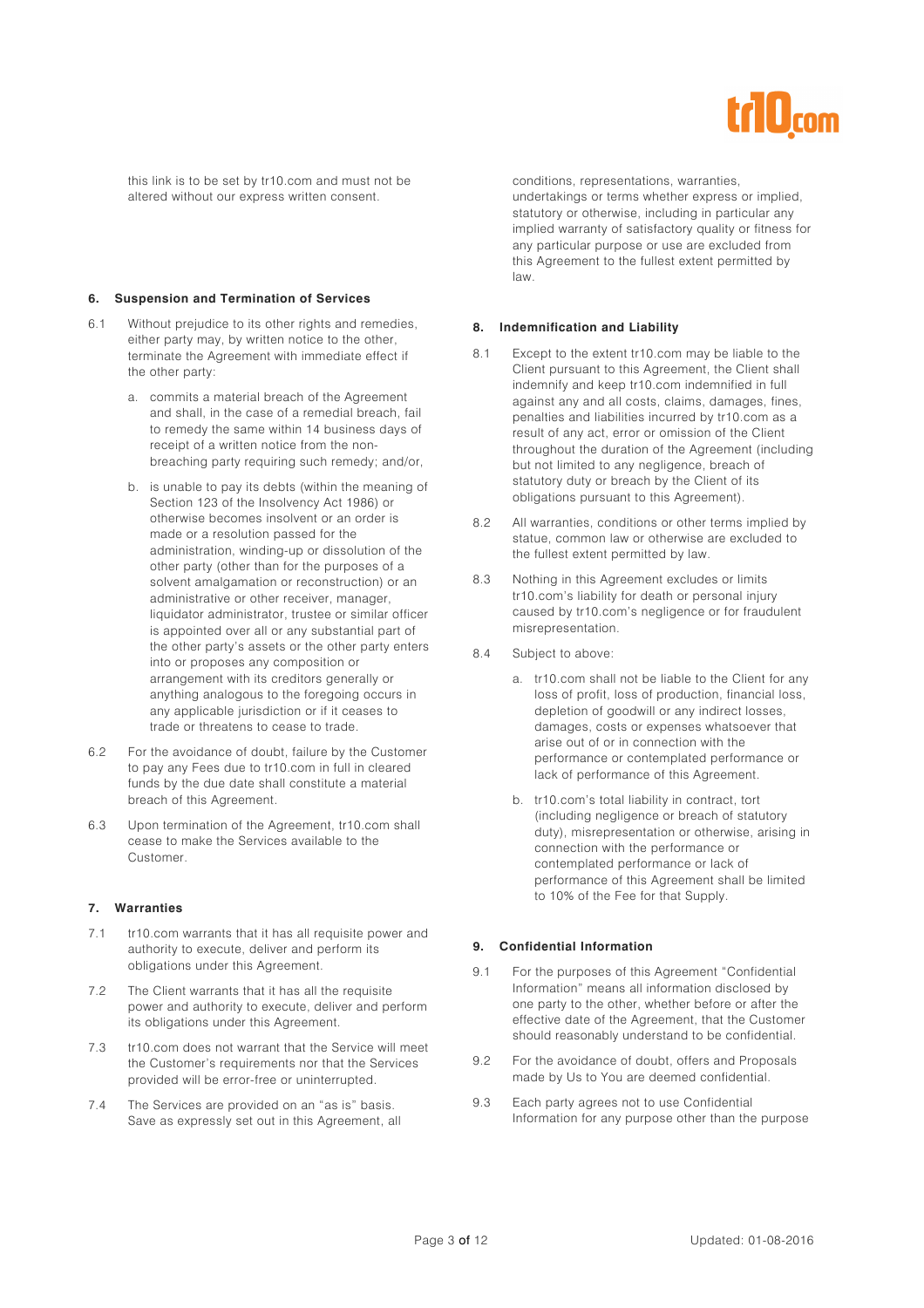

for which it is supplied under this Agreement and agrees not to divulge Confidential Information received from the other party to any of its employees who do not need to know it, and to prevent its disclosure to or access by any third party without the prior written consent of the disclosing party except to its professional advisers or as may be required by law or any legal or regulatory authority.

9.4 Each party will use a reasonable degree of care which in any event will not be less than the same degree of care which the receiving party uses to protect its own confidential information. This obligation will survive the termination of this Agreement.

#### **10. Data Protection**

10.1 The Client consents to tr10.com using its personal data (such as name, contact details and any other information which personally identifies the Client) in accordance with tr10.com's Privacy Policy.

#### **11. Waiver**

- 11.1 Failure or delay by tr10.com in enforcing or partially enforcing any provision of this Agreement is not a waiver by tr10.com of any of its rights.
- 11.2 Any waiver by tr10.com of any breach by the Client is not a waiver of any subsequent breach.

#### **12. Supply and Pricing of Services**

- 12.1 tr10.com reserve the right to use whoever it feels appropriate at the time for third party services.
- 12.2 tr10.com reserves the right to alter its prices as necessary without prior notice and without affecting existing contractual pricing Agreements.
- 12.3 We reserve the right to alter any details of products advertised without notice and while every effort is made to describe goods accurately in Our advertisements, no warranty is given as to accuracy and no responsibility will be accepted for error or misrepresentation and any resulting loss.

#### **13. Client Portal**

13.1 The Client, at Our discretion, may, from time to time, be given access to a private space on the tr10.com website, where they will have access to any resources and tools that tr10.com may, from time to time, deem appropriate. Where the Client accesses the tr10.com website for this purpose, the Client is required to comply with the terms of use and privacy policy notified on the tr10.com website.

13.2 Where the Client accesses items, designs, materials and other works made available to them, the Client agrees not to copy, issue to third parties, display or adapt the items, designs and other works, except where the Client is in possession of the relevant title to do so, or where the Client has permission from the copyright holder.

#### **14. Alteration of Terms**

- 14.1 tr10.com may change the terms of this Agreement from time to time at its absolute discretion without prior notice to the Customer. The Customer agrees that such changes will be binding on it. Any changes will be posted at tr10.com/terms from time to time and will amend and form part of this Agreement. The Customer is responsible for reviewing the tr10.com site on a regular basis to obtain timely notice of any such changes. This Agreement and any new agreement entered into after such changes have been posted will include those changes.
- 14.2 No variation can be made to this Agreement by the Client without the written agreement of tr10.com.

#### **15. No Partnership or Agency**

15.1 Nothing in this Agreement will be construed as constituting or evidencing any partnership, contract of employment or joint venture of any kind between either of the parties or as authorising either party to act as agent for the other. Neither party will have authority to make representations for, act in the name or on behalf of or otherwise to bind the other party in any way.

#### **16. Force Majeure**

16.1 Neither party will be liable to the other for any delay or non-performance of the other party's obligations under this Agreement arising from any cause or causes beyond its reasonable control.

#### **17. Survivorship**

17.1 All clauses of this agreement intended by their nature to survive termination shall survive the termination of this Agreement.

#### **18. Severability**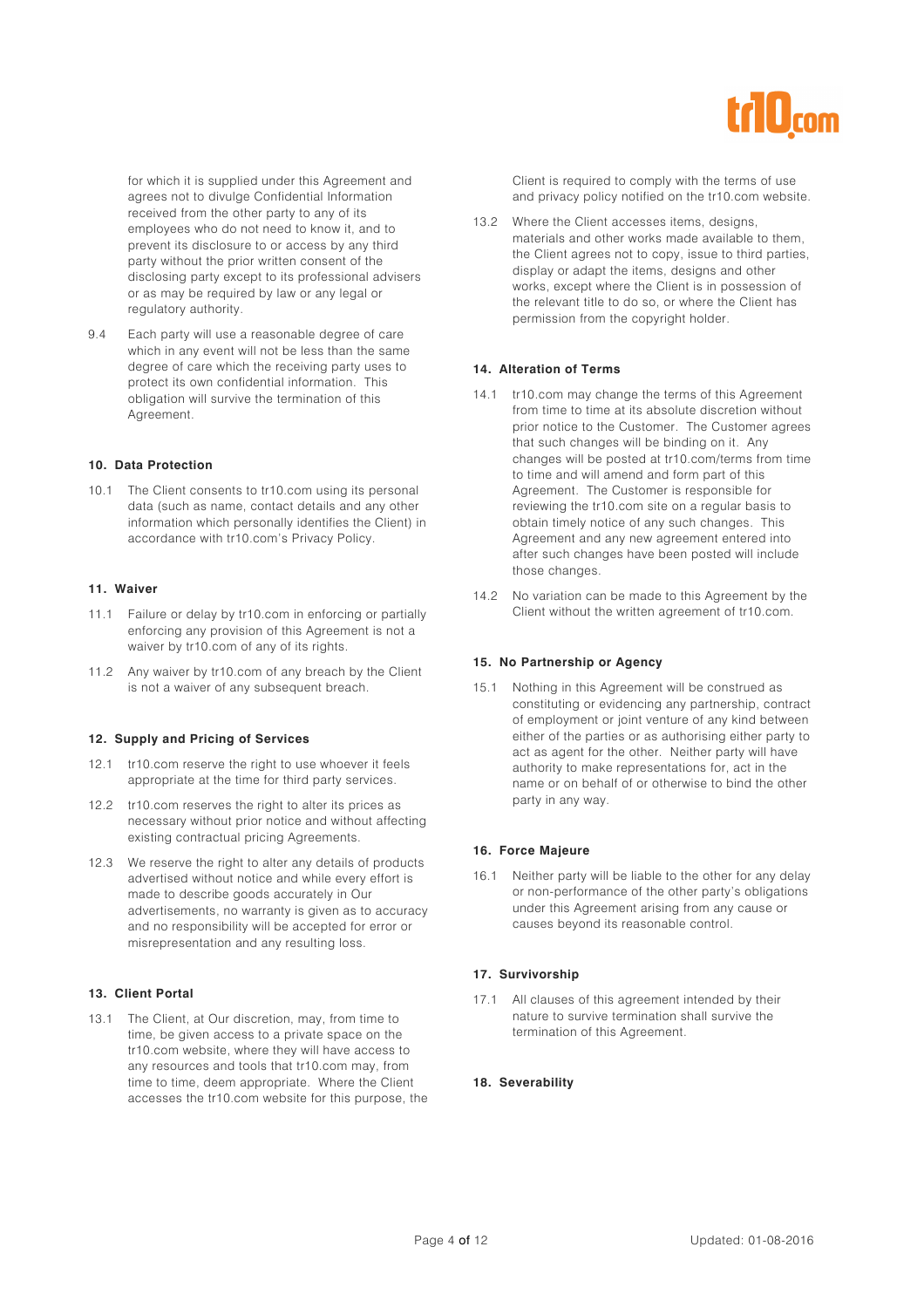# r10<sub>com</sub>

18.1 The various provisions and sub-provisions of this Agreement are severable and if any provision or identifiable part of it is held to be unenforceable by any Court of competent jurisdiction then such unenforceability shall not affect the enforceability of the remainder of this Agreement.

#### **19. Governing Law**

19.1 This Agreement and any other contract between tr10.com and the Client are subject to English Law and the exclusive jurisdiction of the English Courts.

#### **20. List of Appendices**

- 20.1 Appendix 1: Managed Services.
- 20.2 Appendix 2: Design Services.
- 20.3 Appendix 3: Development Services.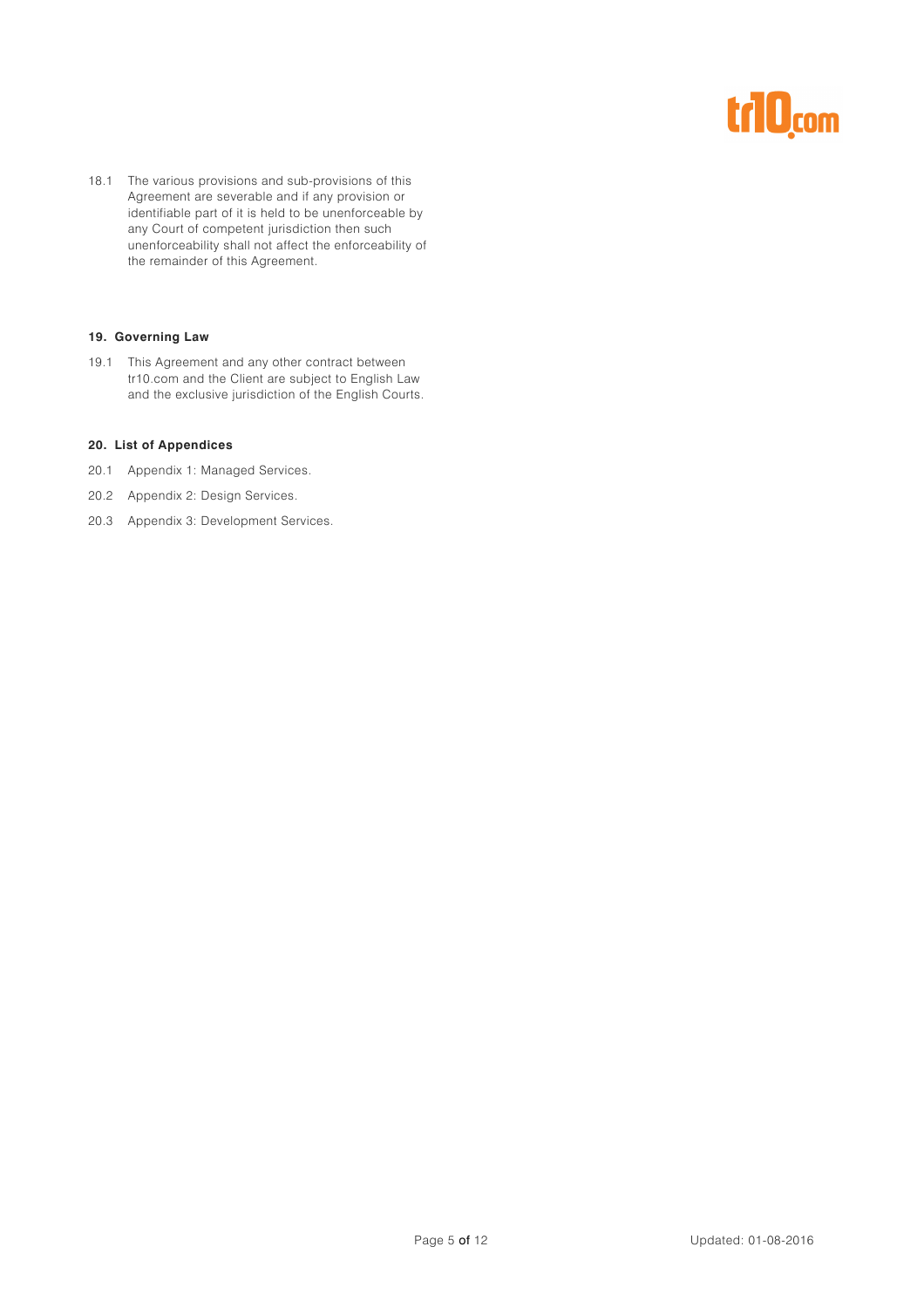

### Appendix 1:

# Managed Services

#### **1. Scope & Application**

- 1.1 The terms in this Appendix form part of this Agreement where the Proposal indicates that managed services ("Managed Services") are being delivered as part of the Supply.
- 1.2 Managed Services includes, but is not limited to:
	- a. Hosting of websites or web applications;
	- b. Management and renewal of domain names;
	- c. Management and renewal of third party licences;
	- d. Search Engine Optimisation;
	- e. Search Engine Marketing;
	- f. Digital Marketing activity;
	- g. Support with operation and maintenance of hosted services;
	- h. Social media blogging or other forms of regular content generation;
	- i. Any other Supply that has a repeating or continuous or continual element to delivery.

#### **2. Commencement of Managed Service**

- 2.1 The date at which the Supply of managed services commences ("Managed Services Start Date") is defined as either:
	- a. the date specified as such in the Proposal;
	- b. where the Proposal did not specify a date, a pre-agreed start date;
	- c. where no other indication is available, the Contract Start Date, or any date deemed by tr10.com to be the start of Managed Services.
- 2.2 Where more than one Managed Service is being provided, each will have its own Managed Service Start Date.

#### **3. Renewal of Managed Services**

3.1 Unless otherwise agreed, Managed Services are automatically renewed on an annual basis, 12 months from the relevant Managed Services Start Date ("Managed Services Renewal Date"), and offers of renewal ("Renewal Offer") will be sent to You in the calendar month prior to the Managed Services Renewal Date.

- 3.2 The Renewal Offer may take the form of an Invoice, from time to time and at Our discretion.
- 3.3 The Managed Services will be deemed as renewed where, having received a Renewal Offer, the Customer fails to notify Us in writing of their intention not to renew the Managed Services.

#### **4. Payment**

- 4.1 Managed Services are billed according to a preagreed schedule. Where no schedule has been pre-agreed, Managed Services are billed regularly and at intervals decided by Us.
- 4.2 Where Managed Services are renewed automatically, the full annual fee, unless otherwise stated, is billable.

#### **5. Customer's Obligations**

- 5.1 The Customer shall:
	- a. not use the service for any immoral or illegal purpose or in any way that would bring tr10.com into disrepute.
	- b. take all reasonable steps to prevent security breaches by proper password management and user account management.

#### **6. Suspension and Termination of Managed Services**

- 6.1 You shall be deemed to have terminated the Managed Services if:
	- a. You do not elect to renew the Managed Services, indicated in writing to Us, with or without the receipt of a Renewal Offer, and before the Managed Services Renewal Date;
	- b. You fail to pay for any invoice relating to the Supply;
	- c. You submit your intention to cancel the Managed Services to Us in writing, giving 30 days notice. No refund of any pre-paid Managed Service fee will be issued.
- 6.2 We may terminate the Managed Services at any time by giving You not less than one month's prior notice by email.
- 6.3 We may terminate the Managed Services immediately and without notice in the case that the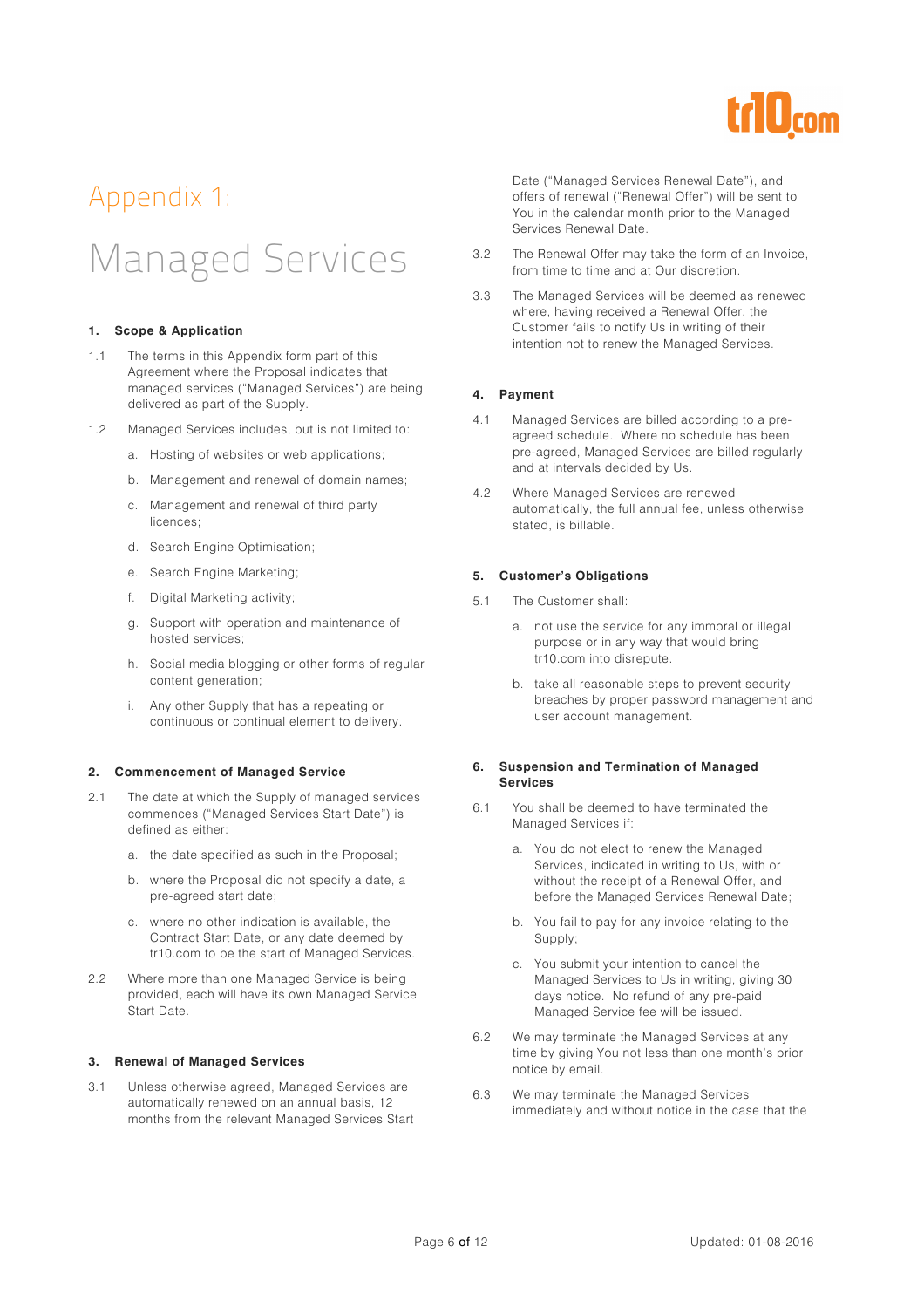

Customer is in violation of clause 5.1.a of this Appendix.

- 6.4 Upon Termination of this Agreement, tr10.com shall immediately suspend all Managed Services, and has the right to refuse to reinstate those Managed Services until any and all fees relating to them have been paid.
- 6.5 Reinstatement of Managed Services that have been suspended or terminated pursuant to this Agreement is at Our discretion and may incur a fee.

#### **7. Domain Names & Licences**

7.1 Any and all licences and domain names registered by or managed by tr10.com on behalf of the Customer shall remain in the possession of tr10.com and, subject to clause 6 of this Appendix, will be made available for use by the Client as part of the Managed Services until such time as the Client requests to take ownership of the domain name, having first settled any outstanding fees and costs incurred by tr10.com as part of the management of, or transfer or, the domain name, or any other unsettled fees.

#### **8. Hosting, Maintenance and Security**

- 8.1 All updates and upgrades considered essential by tr10.com to the continuation of the Managed Service will be provided as part of the Managed Services.
- 8.2 All non-essential upgrades and updates will not be provided as part of the Managed Services.
- 8.3 Any such updates or upgrades will be carried out, where possible, outside of normal business hours.

#### **9. Ownership, Copyright, Title & Risk**

9.1 All items hosted on Our servers remain the property of the copyright holder of the item in question, subject to the clauses of this agreement.

#### **10. Transfer of Hosted Services**

- 10.1 Should the Client wish to move their hosted account to another provider, subject to clause 9.2 of this Agreement, We will provide the necessary files and database tables, where applicable, providing all outstanding fees are settled, including any fees incurred as part of this transfer.
- 10.2 Any and all software owned by tr10.com and used by the Client under licence will remain on tr10.com's servers.

#### **11. Search Engine Optimisation**

11.1 tr10.com does not guarantee listings on Search Engines and the Client accepts that it is the Search Engine company and not tr10.com that determines whether to list a website or not and at what place in the listings the site should be returned.

#### **12. Managed Services Support**

- 12.1 Help and assistance is provided for any issue that materially degrades the performance of the Managed Services being provided under this Agreement ("Service Affecting Issue") via the instructions published on Our website from time to time.
- 12.2 Assistance for non-Service Affecting Issues is only provided without fee if included in the Proposal.
- 12.3 Where urgent support or support outside of normal office hours, as shown on our website from time to time or available on request, is requested, we reserve the right to bill for this work at our higher rate of up to 2x our standard published hourly rate, as available on our website from time to time, or on request.

#### **13. Managed Services Service Level Agreement**

- 13.1 During office hours, which are posted on Our website from time to time, We guarantee a response to any Service Affecting Issue within 1 hour, with a resolution and return to normal service within 2 hours, where the issue is identified as being within Our control.
- 13.2 If We are unable to restore Managed Services within 2 hours from the time the issue was reported, We will provide service credits Pro rata with, and to a maximum of, the value of one calendar day's Managed Services fee, calculated as 1/365<sup>th</sup> of the Managed Services annual fee, or annual equivalent where no annual fee is defined.
- 13.3 No credits will be provided for any non-Service Affecting Issue, and no commitments are made to response or resolution times for non-Service Affecting Issues.

#### **14. Support**

14.1 We provide a support service for Clients under a Managed Services Agreement, available as posted on Our website from time to time, or by sending an email to support@tr10.com, which is free of charge for Service Affecting Issues or any issue where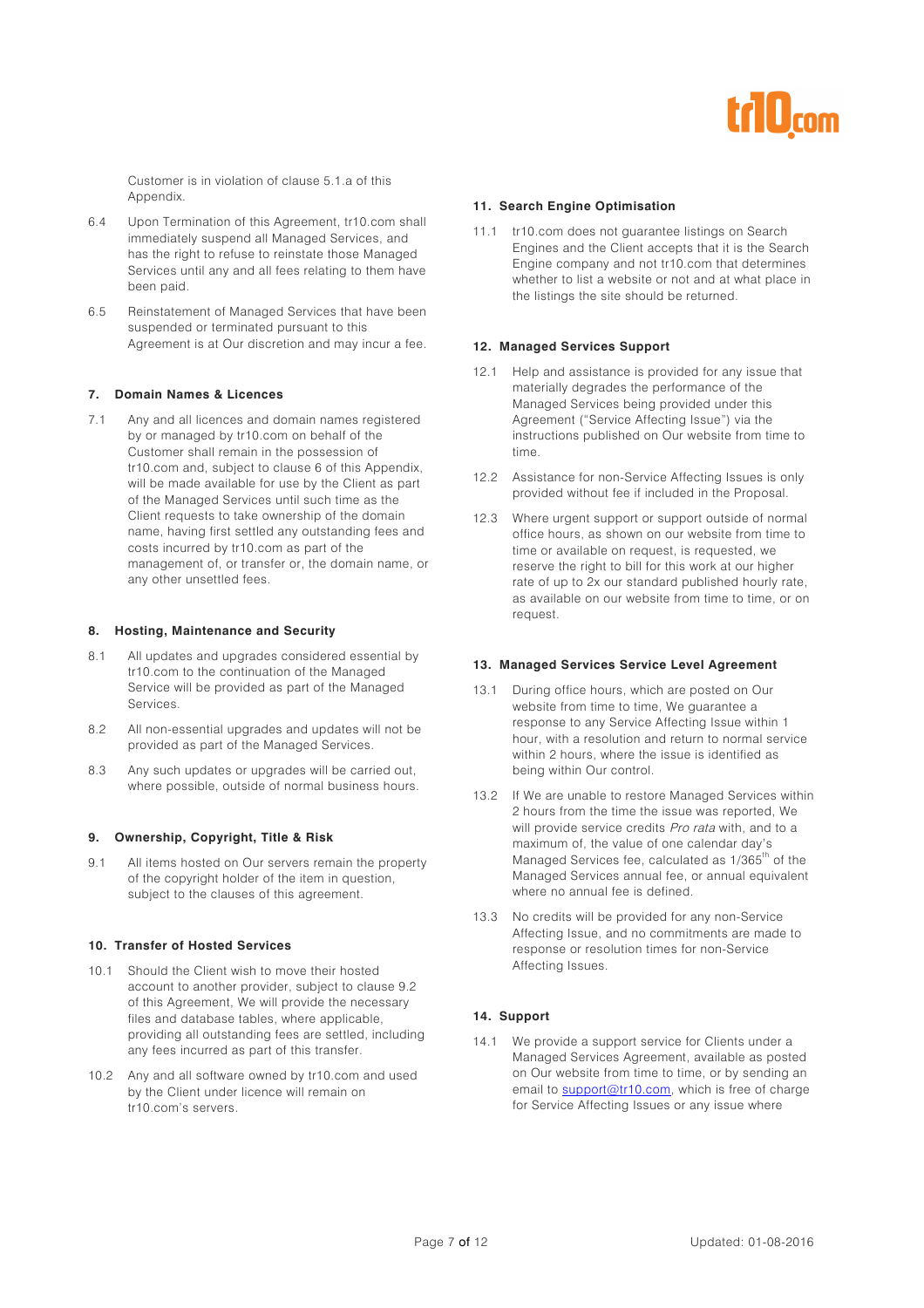# trl0<sub>com</sub>

there is a fault with the Managed Service, subject to clause 13.2 of this Appendix.

- 14.2 We do not provide support for software or systems or hardware or networks or any other system or device not of our creation, and We reserve the right to raise an invoice for any time We spend at Your request in trying to resolve issues of this nature.
- 14.3 For the avoidance of doubt, requests for changes to the Managed Services, or recovery or repair of any part of the Managed Services as a result of the action or inaction of the Client or anyone acting on the Client's behalf, including but not limited to damage caused by insecure passwords or deletion of data, is not free of charge and will be billed at Our standard rate.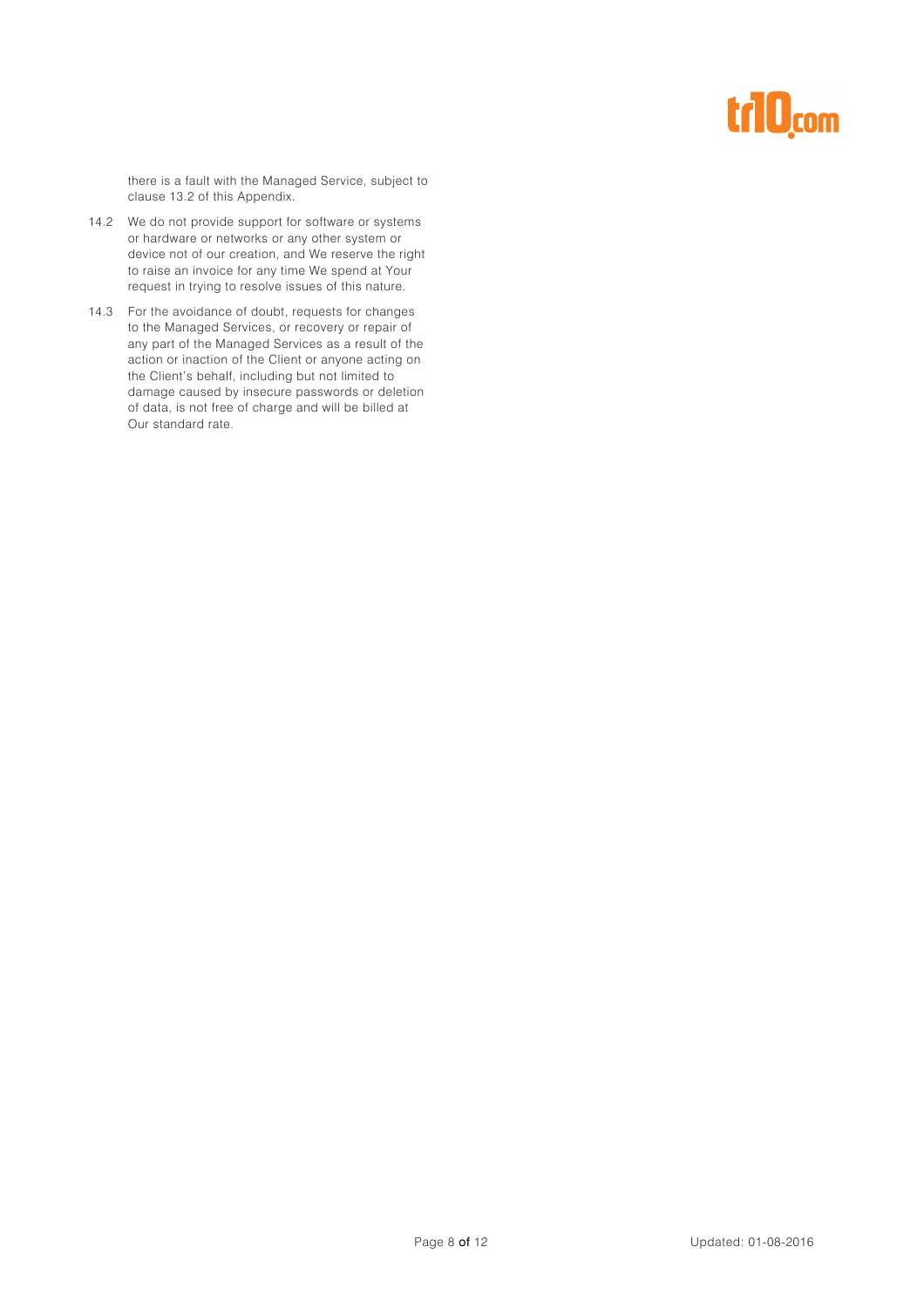

# Appendix 2:

# Design Services

#### **1. Scope & Application**

- 1.1 The terms in this Appendix form part of this Agreement where the Proposal indicates that design services ("Design Services") are being delivered as part of the Supply.
- 1.2 Design Services includes, but is not limited to:
	- a. the creation of digital artwork for use by the Client in any context;
	- b. the production of any printed materials, or physical materials created from designed work (whether designed by tr10.com or a third party);
	- c. the creation of any document, or virtual material of any kind from designed work (whether designed by tr10.com or a third party).

#### **2. Client's Obligations**

- 2.1 The Client is to supply all materials and information required by tr10.com for the delivery of the Design Services, as stated by tr10.com. Such materials may include, but are not limited to, photographs, written-copy, logos and other printed materials.
- 2.2 Where the Client's failure to supply such materials leads to a delay in completion of the work, tr10.com reserves the right to extend previously agreed deadlines for the completion of the Design Services.
- 2.3 Where the Client's failure to supply materials prevents progress on the Work for more than 21 days, tr10.com reserve the right to invoice the Client for any part or parts of the Design Services already completed.
- 2.4 The Client will obtain all the necessary permissions and authorities in respect of the use of all copy, graphic images, registered company logos, names and trademarks or any other material it supplies to tr10.com for inclusion in the Design Services
- 2.5 By entering into this Agreement with Us, the Client guarantees that all such permissions and authorities stated in clause 2.4 of this Appendix have been obtained and that the inclusion of such material in the Design Services would not constitute a criminal offence or civil delict, and as such

removes the legal responsibility oftr10.com and indemnifies the same from any claims or legal actions however related to the content of the Design Services.

#### **3. Creation and Delivery of Items**

- 3.1 Where items created by Our Design Services ("Items") have a physical quality and require delivery, every effort will be made to deliver on time, but any delivery day specified is a best estimate and failure to meet it does not constitute a material breach of this Agreement.
- 3.2 Where Items have a physical quantity, a tolerance of 5% plus or minus is considered to be acceptable, and any variations within this tolerance will not cause a change in fees.
- 3.3 Where Items have a virtual quality, that is they exist as a computer file, any delivery of such files will be in a format as described in the Proposal. Where no format has been agreed, tr10.com reserve the right to select an appropriate format.
- 3.4 Unless expressly stated in the Proposal, tr10.com will not release any files used in the creation of any Items.

#### **4. Ownership, Copyright, Title & Risk**

- 4.1 Where Items have a physical quality, the risk in any goods shall pass to You on delivery.
- 4.2 All Items remain the property of tr10.com, including the copyright for and licence to use and reproduce said Items, until paid for in full, at which point any such rights to ownership, copyright and title pass to You, unless otherwise stated in the Proposal.

#### **5. Proofing, Printing, Production and Cancellation**

- 5.1 You are responsible for proofing any Items for onward production and use, including, but not limited to printing.
- 5.2 Once an Item has been approved for print, cancellations are not possible and the full fee will apply.

#### **6. Liability**

- 6.1 No liability is accepted for any loss arising from delay or error in the delivery of Items.
- 6.2 Claims arising from damages, delay or partial loss in transit must be made in writing to Us, so as to reach Us within 5 days of delivery.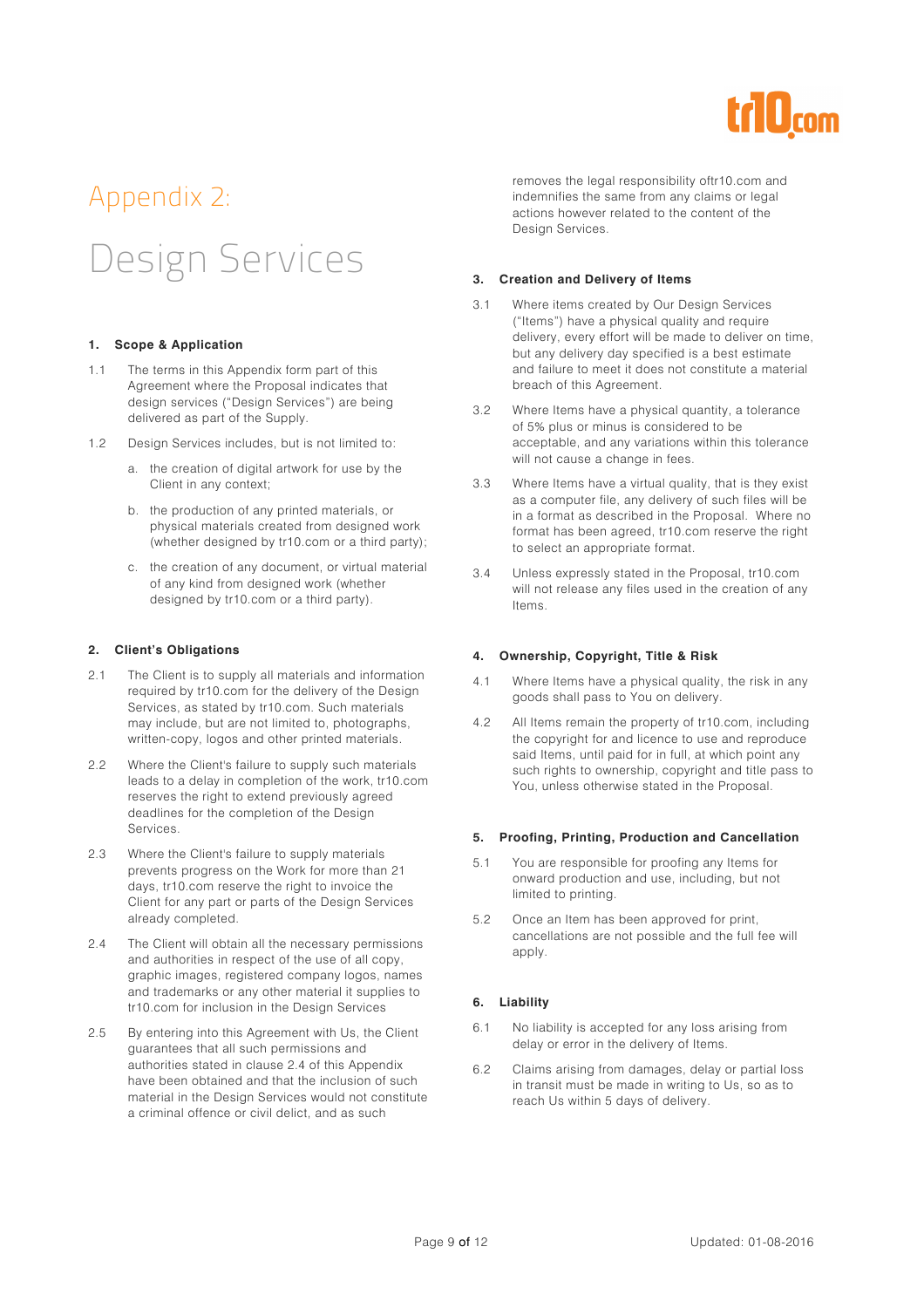# trl0<sub>com</sub>

- 6.3 All claims with regard to the quality or quantity of the Items must be made in writing to Us so as to reach Us within 5 working days of delivery or such Items shall be deemed to comply as to quality and quantity and no further remedy will be made.
- 6.4 You must examine all Items delivered at the time of delivery. We shall not be liable for any loss arising from damage caused to the Items in transit unless loss or damage is noted on the delivery note at time of delivery.
- 6.5 We accept no liability for any costs incurred either directly or indirectly resulting from typing errors and mis-spellings on printed materials, or any other error or mistake regardless of their origin, where the Client has approved a design for print and those errors exist in that approved design.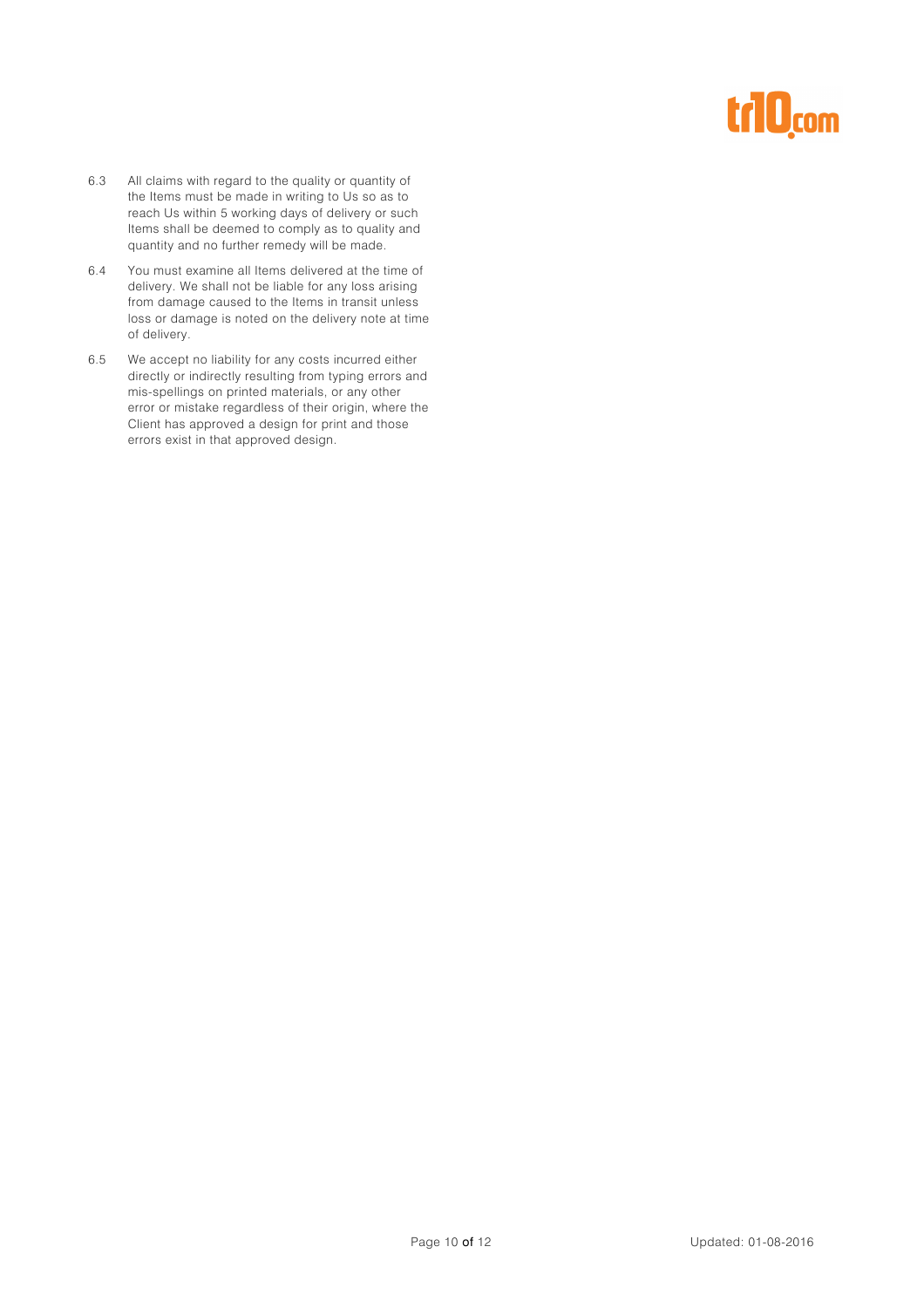

### Appendix 3: Development Services

#### **1. Scope & Application**

- 1.1 The terms in this Appendix form part of this Agreement where the Proposal indicates that development services ("Development Services") are being delivered as part of the Supply.
- 1.2 Development Services includes, but is not limited to:
	- a. the development of a website(s) or web application;
	- b. the development of software for use on any platform;
	- c. the development of any service, tool, method or idea by Us.

#### **2. Client's Obligations**

- 2.1 The Client is to supply all materials and information required by tr10.com for the delivery of the Development Services, as stated by tr10.com. Such materials may include, but are not limited to, data, copy, category listings and / or descriptions.
- 2.2 Where the Client's failure to supply such materials leads to a delay in completion of the work, tr10.com reserves the right to extend previously agreed deadlines for the completion of the Development Services.
- 2.3 Where the Client's failure to supply materials prevents progress on the Work for more than 21 days, tr10.com reserve the right to invoice the Client for any part or parts of the Development Services already completed.
- 2.4 The Client will obtain all the necessary permissions and authorities in respect of the use of all copy, graphic images, registered company logos, names and trademarks or any other material it supplies to tr10.com for inclusion in the Development Services.
- 2.5 By entering into this Agreement with Us, the Client guarantees that all such permissions and authorities stated in clause 2.4 of this Appendix have been obtained and that the inclusion of such material in the Development Services would not constitute a criminal offence or civil delict, and as such removes the legal responsibility oftr10.com and indemnifies the same from any claims or legal

actions however related to the content of the Development Services.

#### **3. Approval of Work, Snags and Changes**

- 3.1 At the point specified in the Proposal the Development Services will move into a Post Production phase, as defined in the Proposal. At this point, the Client will be notified and unless otherwise stated is required to produce a comprehensive and exhaustive list of unsatisfactory points relating to the Development Services ("Snags") within 7 days of being notified to do as such.
- 3.2 Any item listed with the Snags that is a change or addition to the agreed Proposal, or any item requested at any point during the Development Services that is a change or addition to the agreed Proposal is delivered at Our discretion and may incur a fee from time to time.
- 3.3 On presentation of Snags, subject to clauses 3.2 and 3.4 of this Appendix, tr10.com will correct any errors as deemed necessary in the fulfilment of the Development Services.
- 3.4 Should the Client fail to produce Snags within the stated timeframe, the Development Services will be deemed complete and any outstanding payments will become immediately due in full.
- 3.5 The Client shall not unreasonably reject Development Services, and any attempt at such will be considered a breach of this Agreement.

#### **4. Intellectual Property, Copyright and Ownership**

- 4.1 Subject to clauses 4.2 and 4.3, all developed items remain the property of tr10.com, including the copyright for and licence to use and reproduce said Items, until paid for in full, at which point any such rights to ownership, copyright and title pass to You, unless otherwise stated in the Proposal.
- 4.2 Unless expressly stated in the Proposal, all software developed by tr10.com remains the property of tr10.com and is used by You under licence as a Managed Service, and all software of this nature will remain on tr10.com's servers.
- 4.3 Any and all items that are under an Open Source licence or similar public use privilege remain as such and neither party may claim ownership, title or copyright to them.

#### **5. Maintenance and Support**

5.1 Where maintenance and support has been arranged as part of the Proposal, see Appendix 1.